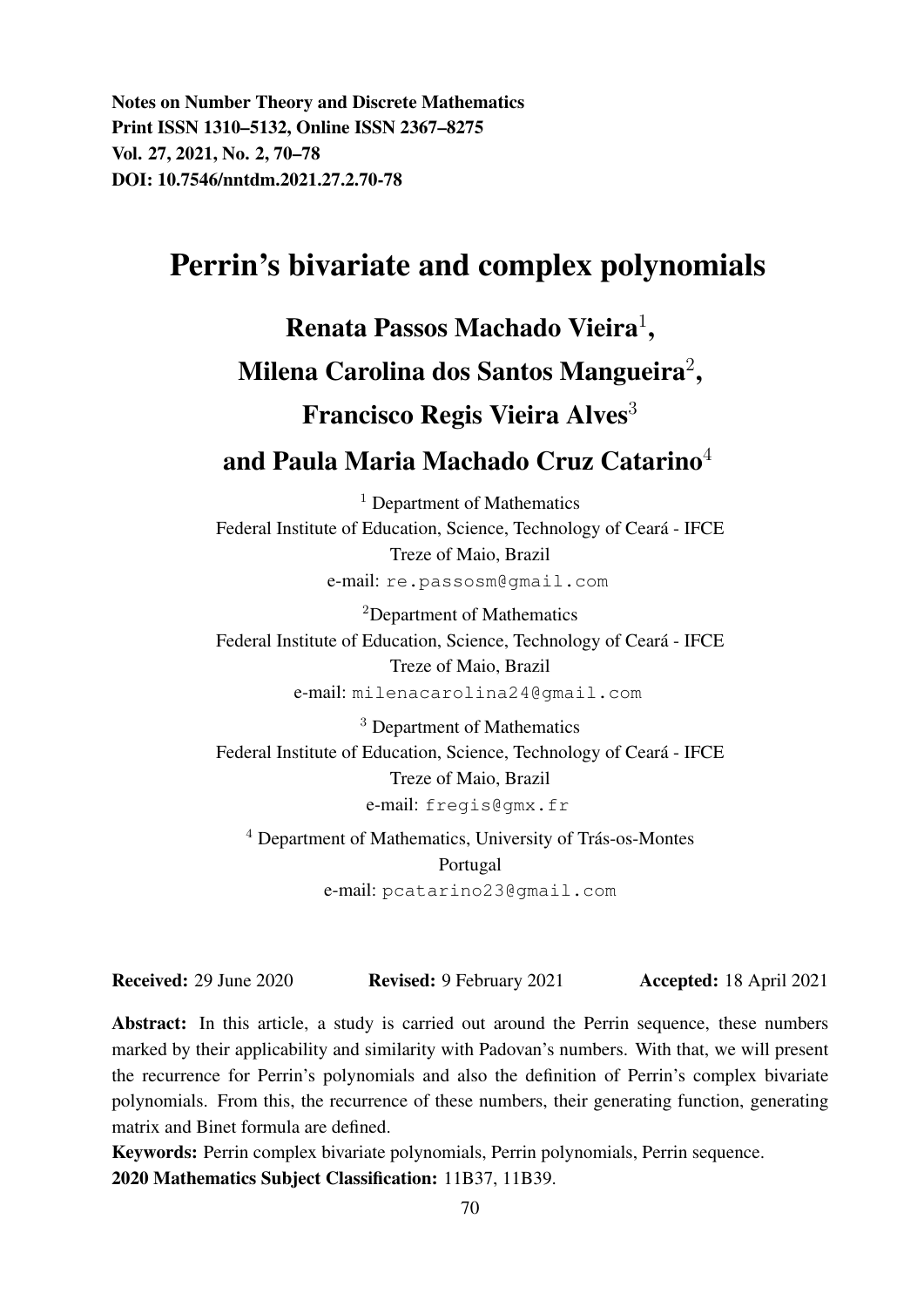## 1 Introduction

Historically, [8] reports that the Perrin's sequence was mentioned implicitly by Edouard Lucas in 1876, however, only in 1899 this sequence was defined by François Perrin. Perrin's sequence is similar to Padovan's sequence, differing only in the initial conditions, this sequence is linear and recurring of integers numbers, denoted by  $Pe_n$ . Thus, we have the recurrence defined below [3].

Definition 1. *The recurrence of Perrin's sequence is given by [11]:*

$$
Pe_n = Pe_{n-2} + Pe_{n-3}, n \ge 3,
$$

*having*  $Pe_0 = 3$ ,  $Pe_1 = 0$  *and*  $Pe_2 = 2$  *as initial conditions.* 

In order to explore and study Perrin's numbers, Perrin's polynomials and Perrin's complex bivariate polynomials will be studied based on [2], in which the authors define the Fibonacci and Lucas complex bivariate with definitions and theorems inherent to these numbers, where according to Li and MacHenry [7] the Perrin sequences is F-representable. Historically, [1] reports that Fibonacci polynomials were studied for the first time in 1883, by Eugene Charles Catalan (1814–1894) and later by the mathematician Ernest Erich Jacobsthal (1881–1965).

With that, Catalan introduced the Fibonacci family of polynomial functions [4, 10]. Already Kaygisiz and Sahin [6] pointed out that Pell numbers, Pell–Lucas numbers, bivariate Fibonacci numbers, Perrin sequences, and Exponential Perrin sequences have permanental and determinantal representations.

According to [9], the basic bivariate polynomials present an evolutionary process of the polynomial terms of the sequence. That is, first, polynomials are considered with one variable and two variables, then the imaginary component  $i$  is inserted, then these polynomials are explored in their complex form.

#### 2 Perrin's polynomials

In Kaygisiz and Sahin [6] defined generalized Perrin polynomials based on the generalized Lucas polynomials, that are a general form of several polynomials and number sequences. Based on the Fibonacci polynomials and in the work of Kaygisiz and Sahin [6], a recurrence for Perrin's polynomials is studied, to further carry out a study on the Perrin's complex bivariate polynomials.

**Definition 2.** *Perrin's polynomials*  $p_n(x)$ *, for*  $n > 3$ *, are given by the formula* [5]*:* 

$$
p_n(x) = x^2 p_{n-2}(x) + p_{n-3}(x),
$$

*on what*  $p_1(x) = 0, p_1(x) = 2, p_2(x) = 3$  *and*  $p_n(1) = P_n$ , *being the n-th term in Perrin's sequence.*

Thus, we have the first terms of this sequence presented in the following Table 1.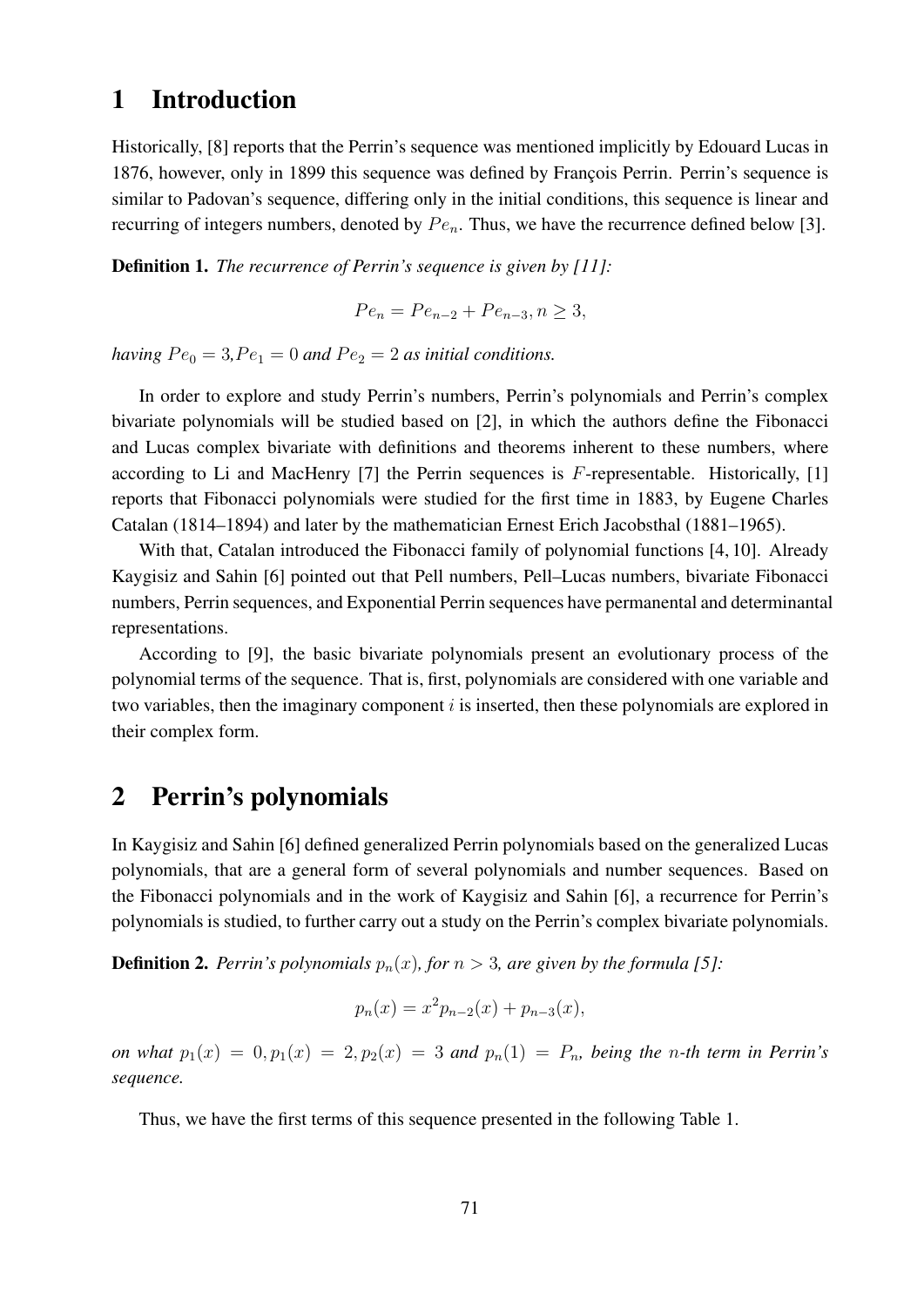| $\boldsymbol{n}$ | $p_n(x)$       |
|------------------|----------------|
| 1                | 0              |
| $\overline{2}$   | $\overline{2}$ |
| 3                | 3              |
| $\overline{4}$   | $2x^2$         |
| 5                | $2 + 3x^2$     |
| 6                | $3+2x^4$       |
| 7                | $4x^2 + 3x^4$  |
|                  |                |

Table 1. First terms of Perrin's polynomial sequence

With this, some properties, inherent to this polynomial sequence, are discussed, thus approaching its matrix form, generating function and Binet formula, being, therefore, new ways to obtain the terms of this sequence.

**Theorem 2.1.** *The generator matrix of Perrin's bivariate polynomials, for*  $n \geq 1$  *and with*  $n \in \mathbb{N}$ *, is given by:*  $\overline{a}$ 

$$
vQ^{n} = \begin{bmatrix} 3 & 2 & 0 \end{bmatrix} \begin{bmatrix} 0 & 1 & 0 \\ x^{2} & 0 & 1 \\ 1 & 0 & 0 \end{bmatrix}^{n} = \begin{bmatrix} p_{n+3}(x) & p_{n+2}(x) & p_{n+1}(x) \end{bmatrix}
$$

*on what* v *represents the vector with the sequence initialization values, and* Q *represents the generating matrix.*

*Proof.* Through the principle of finite induction, we have the following. For  $n = 1$ , we have:

$$
vQ^{1} = \begin{bmatrix} 3 & 2 & 0 \end{bmatrix} \begin{bmatrix} 0 & 1 & 0 \\ x^{2} & 0 & 1 \\ 1 & 0 & 0 \end{bmatrix} = \begin{bmatrix} 2x^{2} & 3 & 2 \end{bmatrix} = \begin{bmatrix} p_{4}(x) & p_{3}(x) & p_{2}(x) \end{bmatrix}.
$$

We validate the equality discussed above. Assuming it is valid for  $n = k, k \in \mathbb{N}$ , we have that:

$$
vQ^{k} = \begin{bmatrix} 3 & 2 & 0 \end{bmatrix} \begin{bmatrix} 0 & 1 & 0 \\ x^{2} & 0 & 1 \\ 1 & 0 & 0 \end{bmatrix}^{k} = \begin{bmatrix} p_{k+3}(x) & p_{k+2}(x) & p_{k+1}(x) \end{bmatrix}
$$

Now, verifying that it is valid for  $n = k + 1$ , we have that:

$$
vQ^{k+1} = \begin{bmatrix} 3 & 2 & 0 \end{bmatrix} \begin{bmatrix} 0 & 1 & 0 \ x^2 & 0 & 1 \ 1 & 0 & 0 \end{bmatrix}^k \begin{bmatrix} 0 & 1 & 0 \ x^2 & 0 & 1 \ 1 & 0 & 0 \end{bmatrix}
$$
  
= 
$$
\begin{bmatrix} p_{k+3}(x) & p_{k+2}(x) & p_{k+1}(x) \end{bmatrix} \begin{bmatrix} 0 & 1 & 0 \ x^2 & 0 & 1 \ 1 & 0 & 0 \end{bmatrix}
$$
  
= 
$$
\begin{bmatrix} x^2p_{k+2}(x) + p_{k+1}(x) & p_{k+3}(x) & p_{k+2}(x) \end{bmatrix}
$$
  
= 
$$
\begin{bmatrix} p_{k+4}(x) & p_{k+3}(x) & p_{k+2}(x) \end{bmatrix}.
$$

 $\Box$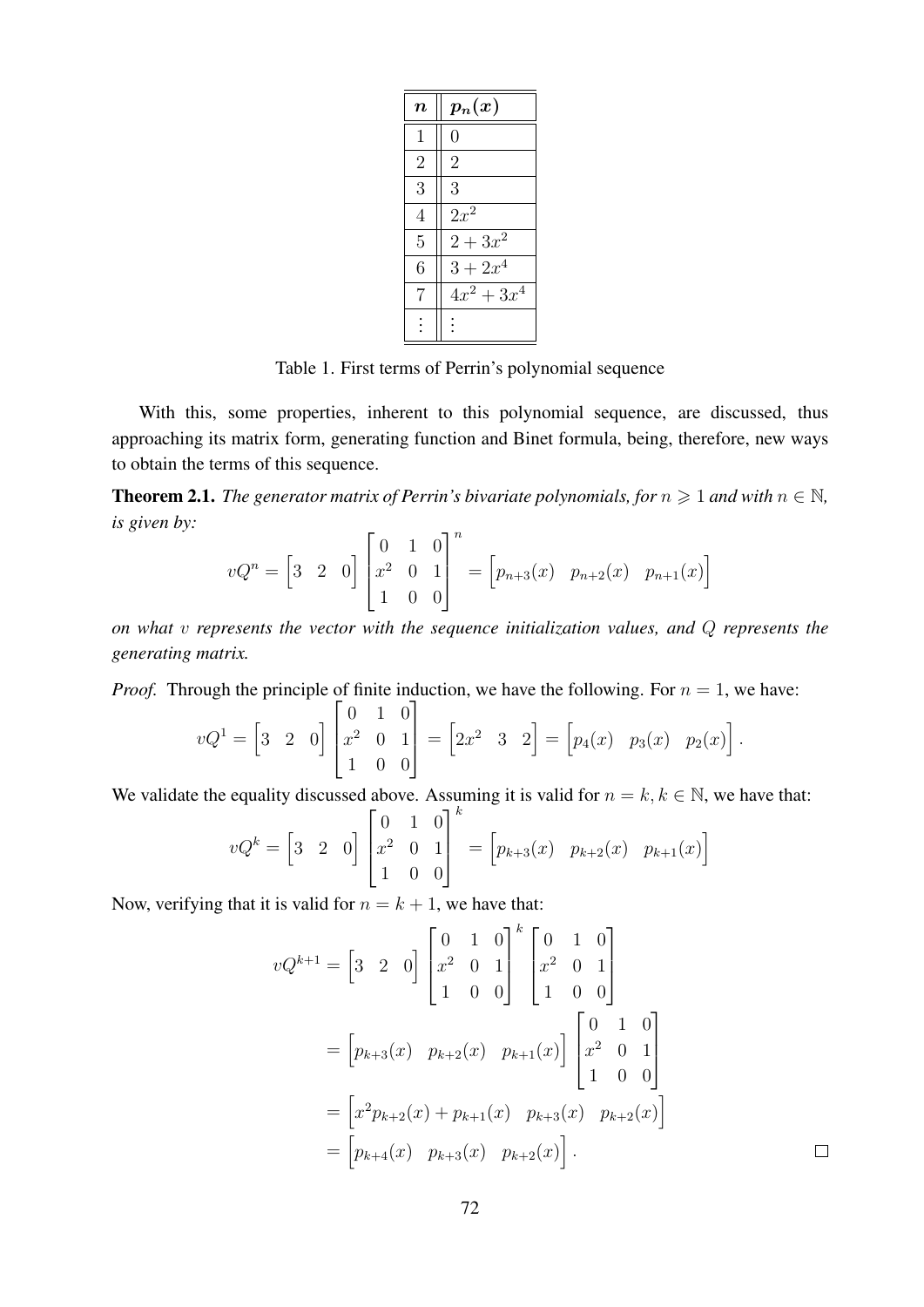The characteristic equation of this Perrin polynomial sequence is given by  $t^3 - x^2t - 1 = 0$ , where  $x^2$  is the polynomial variable. So, we have that  $t_1, t_2$  and  $t_3$  are the roots of the characteristic equation, with:  $t_1 = A + B$ ,  $t_2 = -\frac{1}{2}$  $\frac{1}{2}(A+B)+\frac{i\sqrt{3}}{2}$  $\frac{\sqrt{3}}{2}(A-B), t_3=-\frac{1}{2}$  $rac{1}{2}(A+B)-\frac{i\sqrt{3}}{2}$  $\frac{\sqrt{3}}{2}(A-B),$ being  $A = \left(\frac{1}{2} + \cdots\right)$  $(\sqrt{\Delta})^{\frac{1}{3}}, B = (\frac{1}{2} \sqrt{\Delta}$ )<sup>1</sup>/<sub>3</sub> and  $\Delta = \frac{1}{4} - \frac{x^6}{27}$  $rac{u}{27}$ .

From this analysis we can obtain Binet's formula with the Theorem 2.2.

Theorem 2.2. *The Binet formula of the Perrin polynomial sequence is expressed by:*

$$
p_n(x) = C_1 t_1^n + C_2 t_2^n + C_3 t_3^n,
$$

*where*  $C_1$ ,  $C_2$ ,  $C_3$  *are the coefficients and*  $t_1$ ,  $t_2$ ,  $t_3$  *the roots of the equation*  $t^3 - x^2t - 1 = 0$ .

*Proof.* According to Definition 2 and the characteristic equation, we can solve the linear system to obtain the values of the coefficients  $C_1, C_2, C_3$ .

Furthermore, we have that the discriminant  $\Delta = \frac{1}{4} - \frac{x^6}{27}$  $\frac{x}{27}$ , refers to the characteristic equation, being able to identify the shape of the roots. So when  $\Delta \neq 0$ , all roots will be distinct, thus obtaining  $x^6 \neq \frac{27}{4}$  $\frac{21}{4}$ . Therefore, if this condition does not exist, the reported coefficients cannot exist, since the roots will be the same, without the Binet formula.  $\Box$ 

**Theorem 2.3.** The generating function of the Perrin polynomial sequence, for  $n \in \mathbb{N}$ , is given *by:*

$$
g(t) = \sum_{n=0}^{\infty} p_n(x)t^n = \frac{3 - t^2}{(1 - x^2t^2 - t^3)}.
$$

*Proof.* Let  $g(t)$  be the generating function of the Perrin polynomial sequence  $p_n(x)$ , then:

$$
g(t) - g(t)x^{2}t^{2} - g(t)t^{3} = p_{0}(x) + p_{1}(x)t + (p_{2}(x) - p_{0}(x))t^{2},
$$
  
\n
$$
g(t)(1 - x^{2}t^{2} - t^{3}) = 3 - t^{2},
$$
  
\n
$$
g(t) = \frac{3 - t^{2}}{(1 - x^{2}t^{2} - t^{3})}.
$$

### 3 Perrin's complex bivariate polynomials

In this section, Perrin's complex bivariate polynomials will be introduced, based on the work of [3].

**Definition 3.** Perrin's complex bivariate polynomials  $p_n(x, y)$ , for  $n \geq 3$ , are given by the *formula:*

$$
p_n(x, y) = ix^2 p_{n-2}(x, y) + y^2 p_{n-3}(x, y),
$$

*on what*  $p_0(x, y) = 3$ ,  $p_1(x, y) = 0$ ,  $p_2(x, y) = 2$  *and*  $i^2 = -1$ *.* 

Thus, we have the first terms of this sequence presented in the Table 2 below.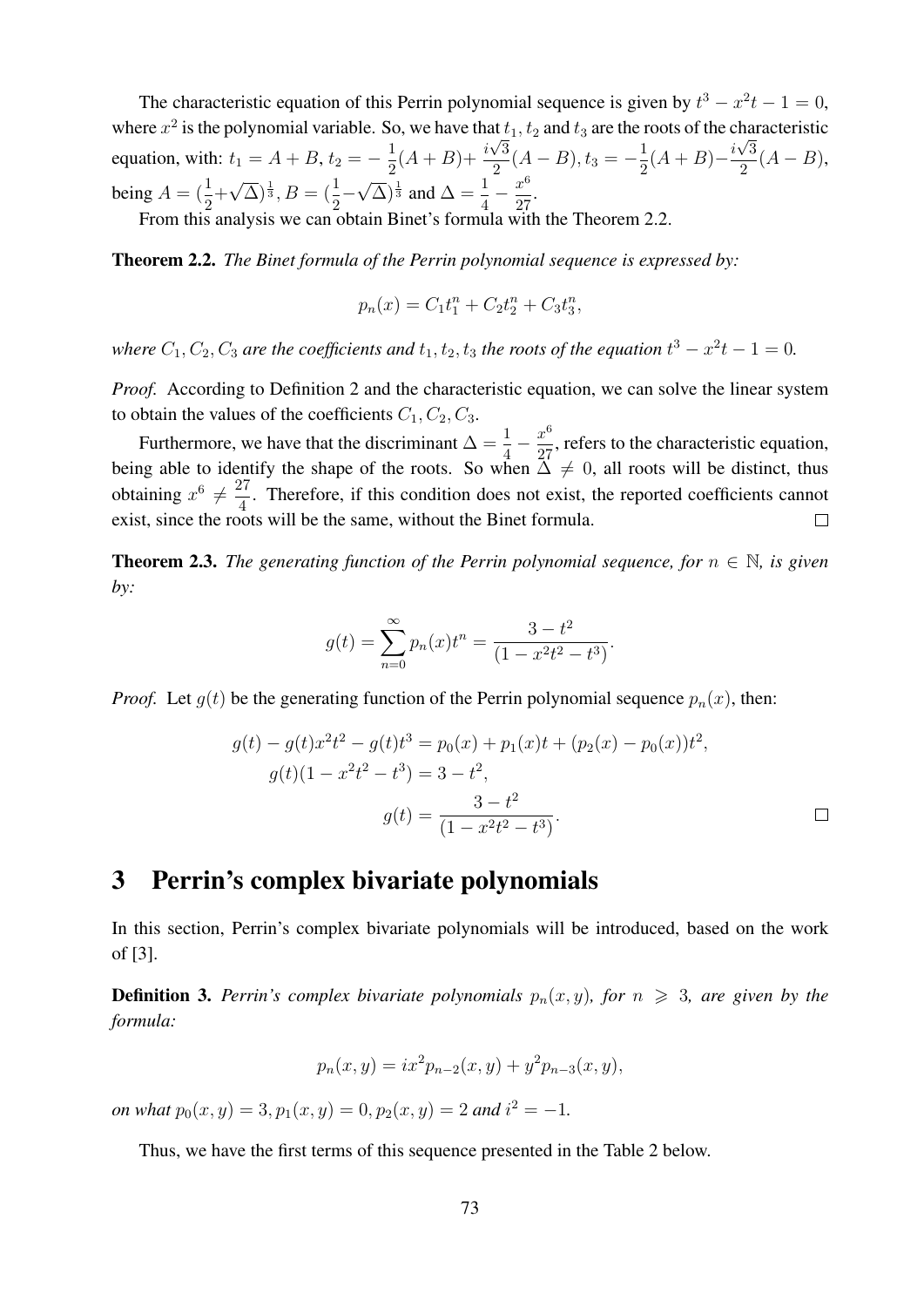| $\boldsymbol{n}$ | $p_n(x,y)$        |
|------------------|-------------------|
| $\left( \right)$ | 3                 |
| 1                | 0                 |
| $\overline{2}$   | $\overline{2}$    |
| 3                | $3y^2$            |
| $\overline{4}$   | $2x^2i$           |
| 5                | $2y^2 + 3x^2y^2i$ |
| 6                | $-2x^4+3y^4$      |
|                  |                   |

Table 2. First terms of Perrin's complex bivariate polynomial sequence

Furthermore, some properties, inherent to this complex polynomial sequence, are discussed, investigating its matrix form, generating function and Binet formula.

**Theorem 3.1.** *The generating matrix of Perrin's complex bivariate polynomials, for*  $n \geq 1$  *and with*  $n \in \mathbb{N}$ *, is given by:*  $\mathbf{r}$ 

$$
uQ_c^n = \begin{bmatrix} 2 & 0 & 3 \end{bmatrix} \begin{bmatrix} 0 & 1 & 0 \\ ix^2 & 0 & 1 \\ y^2 & 0 & 0 \end{bmatrix}^n = \begin{bmatrix} p_{n+2}(x) & p_{n+1}(x) & p_n(x) \end{bmatrix}
$$

*where u represents the vector with the sequence initialization values, and*  $Q_c$  *represents the complex generating matrix.*

*Proof.* Through the principle of finite induction, we have the following. For  $n = 1$ , we have that:

$$
vQ_c^1 = \begin{bmatrix} 2 & 0 & 3 \end{bmatrix} \begin{bmatrix} 0 & 1 & 0 \\ ix^2 & 0 & 1 \\ y^2 & 0 & 0 \end{bmatrix} = \begin{bmatrix} 3y^2 & 2 & 0 \end{bmatrix} = \begin{bmatrix} p_3(x) & p_2(x) & p_1(x) \end{bmatrix}
$$

We validate the equality discussed above. Assuming it is valid for  $n = k, k \in \mathbb{N}$ , we have that:

$$
vQ_c^k = \begin{bmatrix} 2 & 0 & 3 \end{bmatrix} \begin{bmatrix} 0 & 1 & 0 \\ ix^2 & 0 & 1 \\ y^2 & 0 & 0 \end{bmatrix}^k = \begin{bmatrix} p_{k+2}(x) & p_{k+1}(x) & p_k(x) \end{bmatrix}
$$

Now, verifying that it is valid for  $n = k + 1$ , we have that:

$$
vQ_c^{k+1} = \begin{bmatrix} 2 & 0 & 3 \end{bmatrix} \begin{bmatrix} 0 & 1 & 0 \ ix^2 & 0 & 1 \ y^2 & 0 & 0 \end{bmatrix}^k \begin{bmatrix} 0 & 1 & 0 \ ix^2 & 0 & 1 \ y^2 & 0 & 0 \end{bmatrix}
$$
  
= 
$$
\begin{bmatrix} p_{k+2}(x) & p_{k+1}(x) & p_k(x) \ y^2 & 0 & 0 \end{bmatrix} \begin{bmatrix} 0 & 1 & 0 \ ix^2 & 0 & 1 \ y^2 & 0 & 0 \end{bmatrix}
$$
  
= 
$$
\begin{bmatrix} ix^2p_{k+1}(x) + y^2p_k(x) & p_{k+2}(x) & p_{k+1}(x) \ y^2 & 0 & 0 \end{bmatrix}
$$
  
= 
$$
\begin{bmatrix} p_{k+3}(x) & p_{k+2}(x) & p_{k+1}(x) \end{bmatrix}.
$$

 $\Box$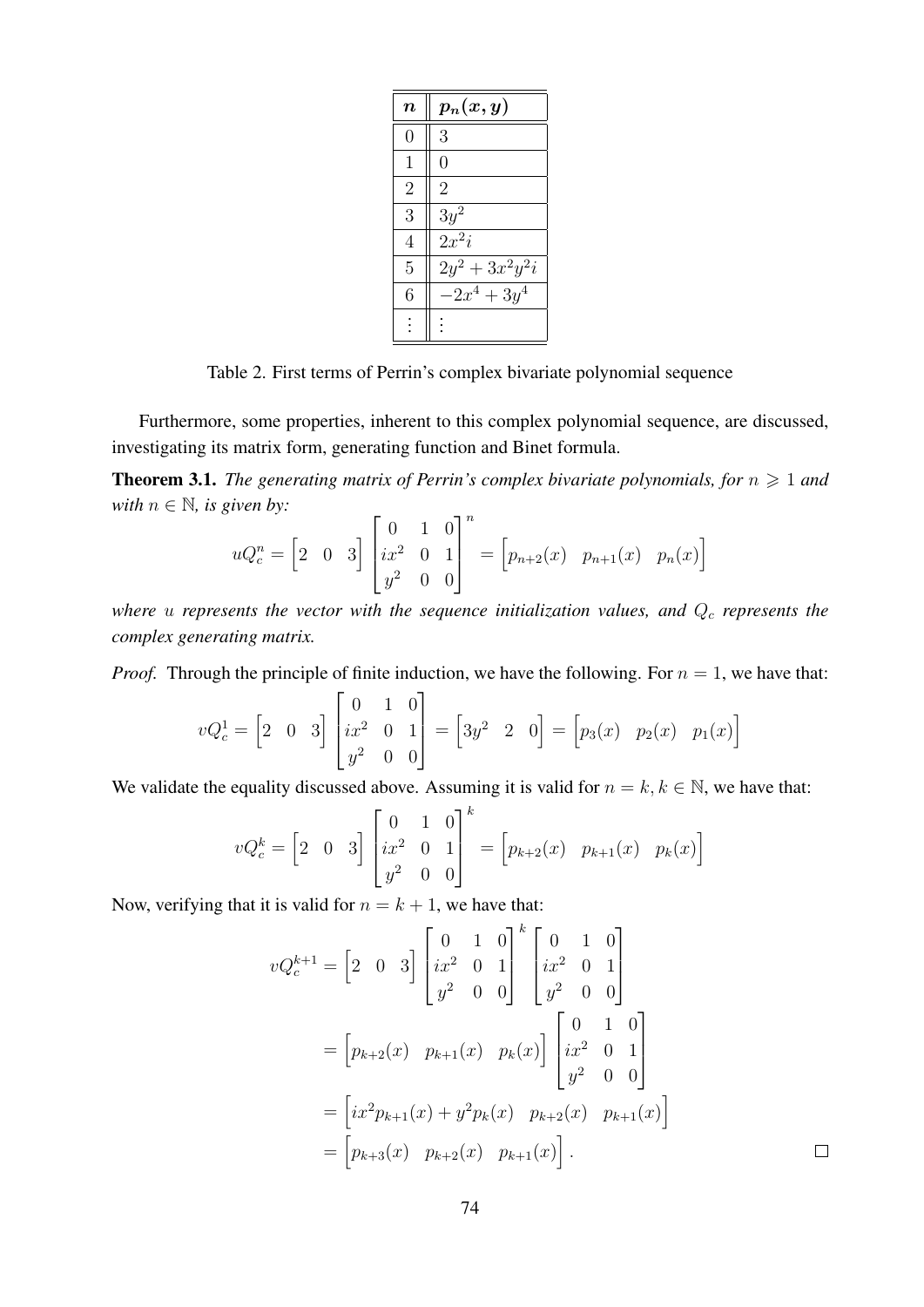The characteristic equation of this complex bivariate Perrin polynomial sequence is given by  $q^3 - ix^2q - y^2 = 0$ , on what  $x^2$  and  $y^2$  are the polynomial variables and i the imaginary component. So, we have that  $q_1, q_2$  and  $q_3$  are the roots of the characteristic equation, with:  $q_1 = C + D, q_2 = -\frac{1}{2}$  $\frac{1}{2}(C+D)+\frac{i\sqrt{3}}{2}$  $\frac{\sqrt{3}}{2}(C-D), q_3 = -\frac{1}{2}$  $rac{1}{2}(C+D)-\frac{i\sqrt{3}}{2}$  $\frac{\sqrt{3}}{2}(C-D)$ , having  $C = \left(\frac{y^2}{2}\right)$  $\frac{1}{2}$  +  $(\sqrt{\Delta})^{\frac{1}{3}}, D = (\frac{y^2}{2})^2$  $\frac{y}{2}$  –  $\sqrt{\Delta}$ )<sup>1</sup>/<sub>3</sub> and  $\Delta = \frac{y^4}{4}$  $rac{y^4}{4} - \frac{i^3x^6}{27}$  $rac{x}{27}$ .

From this analysis we can obtain Binet's formula with the Theorem 3.2.

Theorem 3.2. *The Binet formula of the Perrin polynomial sequence is expressed by:*

$$
p_n(x,y) = K_1 q_1^n + K_2 q_2^n + K_3 q_3^n
$$

*on what*  $K_1, K_2, K_3$  *are the coefficients and*  $q_1, q_2, q_3$  *the roots of the equation*  $q^3 - ix^2q - y = 0$ *.* 

*Proof.* Similar to Theorem 2.2, we have the Definition 2 and the characteristic equation, we can solve the linear system to obtain the values of the coefficients  $K_1$ ,  $K_2$  and  $K_3$ .

Furthermore, we have that the discriminant  $\Delta = \frac{y^2}{4\pi}$  $rac{y^2}{4} - \frac{i^3x^6}{27}$  $\frac{x}{27}$ , refers to the characteristic equation, being able to identify the shape of the roots. So when  $\Delta \neq 0$ , all roots will be distinct, thus obtaining  $ix^6 \neq \frac{27y^2}{4}$  $\frac{y}{4}$ . Thus, if this condition does not exist, the coefficients cannot exist. Thus, there is no Binet formula.  $\Box$ 

Theorem 3.3. *The generating function of Perrin's complex bivariate polynomial sequence, for*  $n \in \mathbb{N}$ , is given by:

$$
g_c(t) = \sum_{n=0}^{\infty} p_n(x, y)t^n = \frac{3 - t^2}{(1 - ix^2t^2 - y^2t^3)}.
$$

*Proof.* Let  $g_c(t)$  be the generating function of the complex bivariate polynomial sequence of Perrin  $p_n(x, y)$ , then:

$$
g_c(t) - g_c(t)ix^2t^2 - g_c(t)y^2t^3 = p_0(x, y) + p_1(x, y)t + (p_2(x, y) - p_0(x, y))t^2,
$$
  
\n
$$
g_c(t)(1 - ix^2t^2 - y^2t^3) = 3 - t^2,
$$
  
\n
$$
g_c(t) = \frac{3 - t^2}{(1 - ix^2t^2 - y^2t^3)}.
$$

# 4 Perrin complex bivariate polynomials for non-positive integer indices

We emphasize that the main result of this work, is presented in this section, reporting the generalization of Perrin's complex bivariate numbers, performing an extension to the field of numbers with non-positive integer indices.

Extending to the field of non-positive integers, we then have Perrin's complex bivariate polynomials for non-positive integer indices. With that, we have the first terms presented in Table 3 below.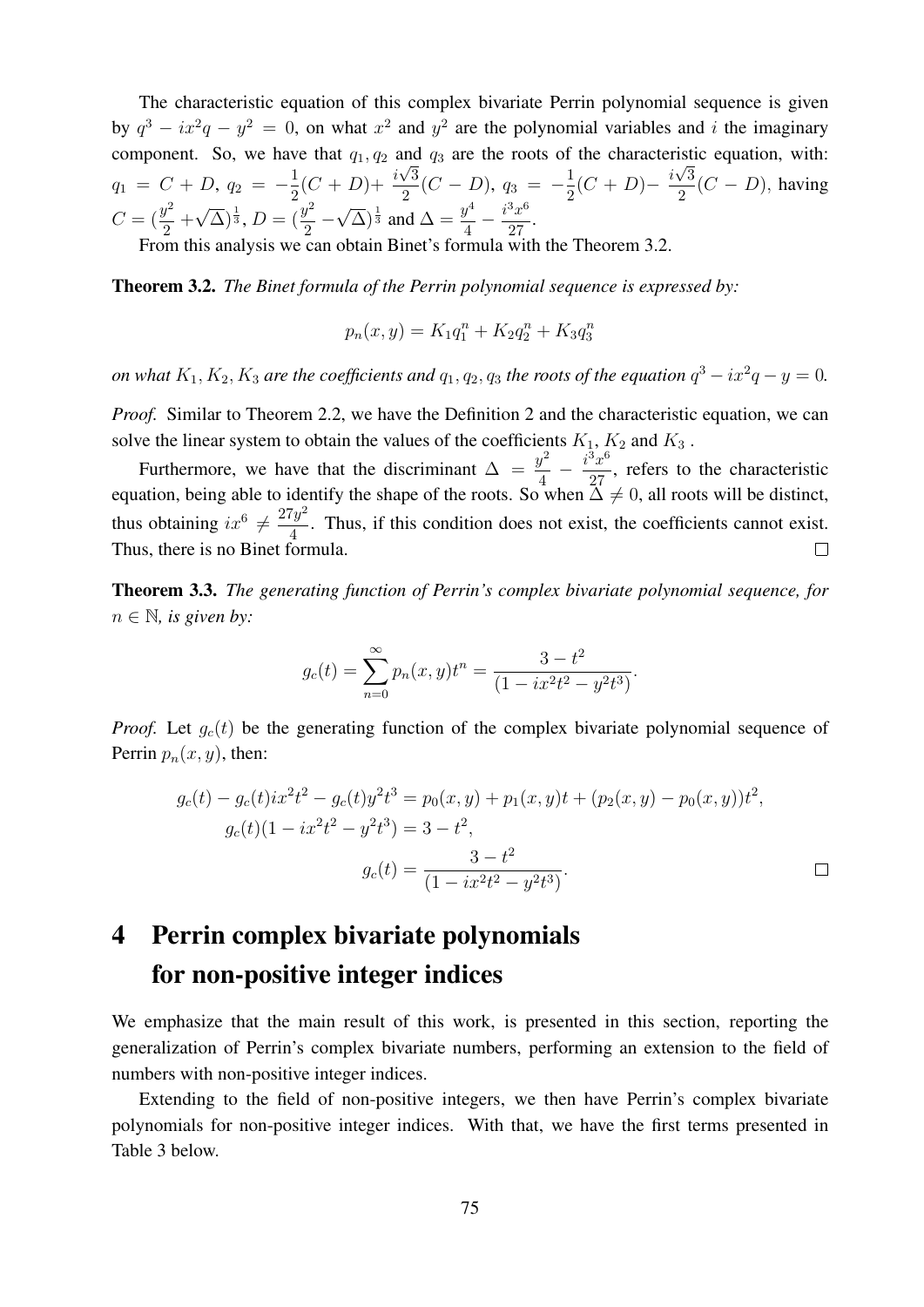$$
\begin{array}{|c|c|} \hline -n&\bm{p_{-n}}(\bm{x},\bm{y}) \\ \hline \hline \vdots & \vdots \\ \hline -6 & \frac{-6x^4+12x^6i}{y^8}+\frac{-2x^{10}i-3x^{12}+3y^8}{y^{12}} \\ \hline -5 & \frac{-4x^2i-9x^4}{y^6}+\frac{2x^8-3x^{10}i}{y^{10}} \\ \hline -4 & \frac{2-6x^2i}{y^4}+\frac{2x^6+3x^8}{y^8} \\ \hline -3 & \frac{-2x^4i+3x^6i}{y^6} \\ \hline -2 & \frac{-2x^2i-3x^4}{y^4} \\ \hline -1 & \frac{2-3x^2i}{y^2} \\ \hline 0 & 3 &\\ \hline \end{array}
$$

Table 3. First negative terms of Perrin's complex bivariate polynomial sequence

Theorem 4.1. *The matrix form of Perrin's complex bivariate sequence for non-positive integer indices, with*  $n > 0$  *and*  $n \in \mathbb{N}$ *, is given by:* 

$$
uQ_c^{-n} = \begin{bmatrix} 2 & 0 & 3 \end{bmatrix} \begin{bmatrix} 0 & 0 & \frac{1}{y^2} \\ 1 & 0 & 0 \\ 0 & 1 & -\frac{ix^2}{y^2} \end{bmatrix}^{-n} = \begin{bmatrix} p_{-n+2}(x) & p_{-n+1}(x) & p_{-n}(x) \end{bmatrix}
$$

*where u represents the vector with the sequence initialization values, and*  $Q_c^{-1}$  *represents the complex generating matrix inverse.*

*Proof.* Through the principle of finite induction, we have the following. For  $n = 1$ , we have that:

$$
vQ_c^{-1} = \begin{bmatrix} 2 & 0 & 3 \end{bmatrix} \begin{bmatrix} 0 & 0 & \frac{1}{y^2} \\ 1 & 0 & 0 \\ 0 & 1 & -\frac{ix^2}{y^2} \end{bmatrix}^{-1} = \begin{bmatrix} 0 & 3 & \frac{2}{y^2} - \frac{3x^2i}{y^4} \end{bmatrix} = \begin{bmatrix} p_1(x) & p_0(x) & p_{-1}(x) \end{bmatrix}.
$$

We validate the equality discussed above. Assuming it is valid for  $n = k, k \in \mathbb{N}$ , we have that:

$$
vQ_c^{-k} = \begin{bmatrix} 2 & 0 & 3 \end{bmatrix} \begin{bmatrix} 0 & 0 & \frac{1}{y^2} \\ 1 & 0 & 0 \\ 0 & 1 & -\frac{ix^2}{y^2} \end{bmatrix}^{-k} = \begin{bmatrix} p_{-k+2}(x) & p_{-k+1}(x) & p_{-k}(x) \end{bmatrix}.
$$

Now, verifying that it is valid for  $n = k + 1$ , we have that:

$$
vQ_c^{-(k+1)} = \begin{bmatrix} 2 & 0 & 3 \end{bmatrix} \begin{bmatrix} 0 & 1 & 0 \ ix^2 & 0 & 1 \ y^2 & 0 & 0 \end{bmatrix}^{-k} \begin{bmatrix} 0 & 1 & 0 \ ix^2 & 0 & 1 \ y^2 & 0 & 0 \end{bmatrix}^{-1}
$$
  
= 
$$
\begin{bmatrix} p_{-k+2}(x) & p_{-k+1}(x) & p_{-k}(x) \end{bmatrix} \begin{bmatrix} 0 & 0 & \frac{1}{y^2} \\ 1 & 0 & 0 \\ 0 & 1 & -\frac{ix^2}{y^2} \end{bmatrix}^{-1}
$$
  
= 
$$
\begin{bmatrix} p_{-k+1}(x) & p_{-k}(x) & \frac{p_{-k+2}(x) - x^2 ip_{-k}(x)}{y^2} \end{bmatrix}
$$
  
= 
$$
\begin{bmatrix} p_{-k+1}(x) & p_{-k}(x) & p_{-k-1}(x) \end{bmatrix}.
$$

 $\Box$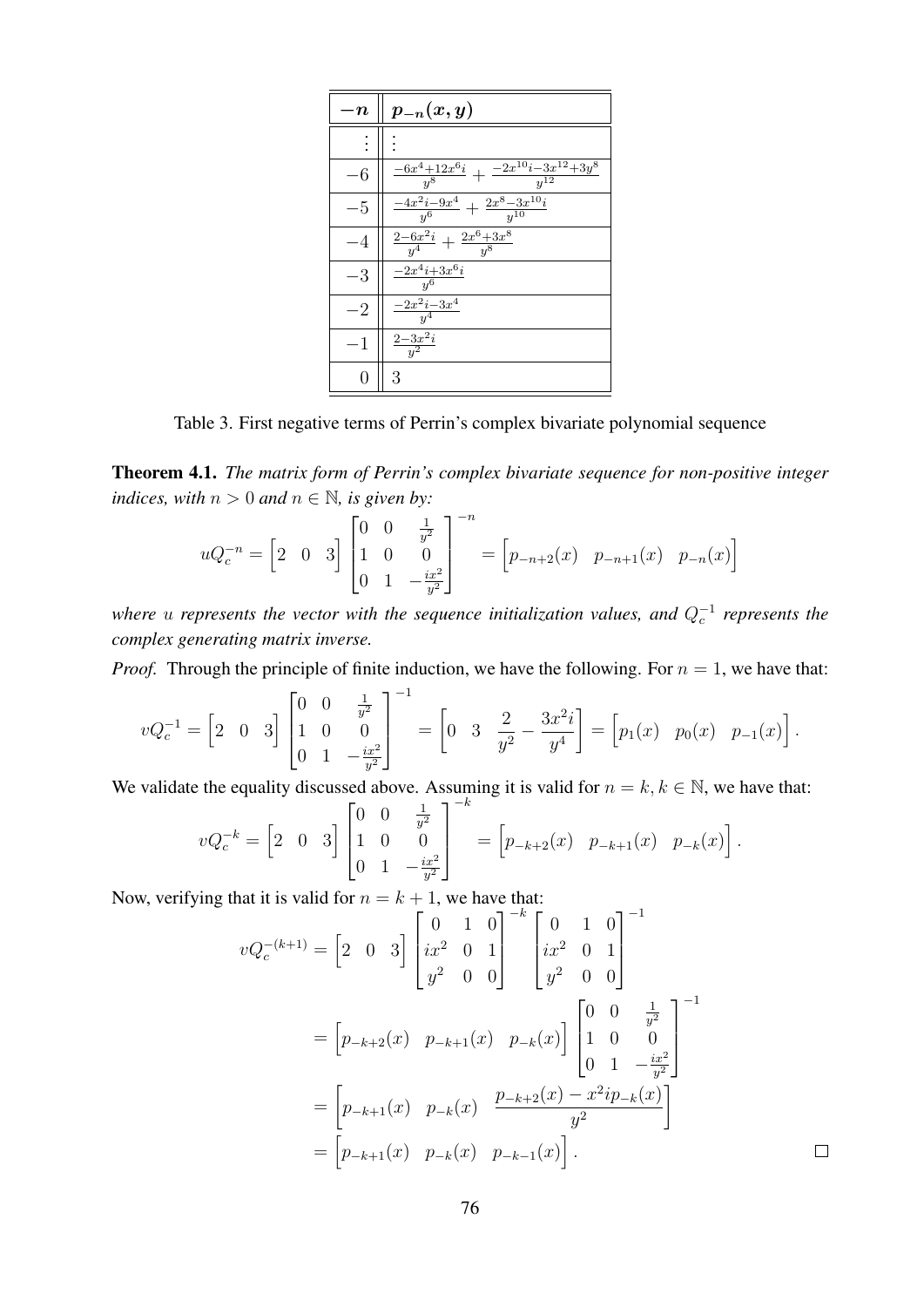Theorem 4.2. *The generating function of Perrin's complex bivariate sequence for non-positive integer indices is given by:*

$$
g_{cn}(t) = \sum_{n=0}^{\infty} p_{-n}(x, y)t^n = \frac{(1+t)\left(\frac{-3y^2 - 2t + 3x^2it}{y^2}\right) + (2i + 3x^2)\left(\frac{x^2t^2}{y^4}\right)}{(y^2t^3 - t - 1)}.
$$

*Proof.* Let  $q_{cn}(t)$  be the generating function of the complex bivariate polynomial sequence of Perrin  $p_n(x, y)$ , then:

$$
g_{cn}(t)y^{2}t^{3} - g_{cn}(t)t - g_{cn} = -p_{0}(x, y)t - (p_{0}(x, y) + p_{-1}(x, y))t - (p_{-1}(x, y) + p_{-2}(x, y))t^{2},
$$
  
\n
$$
g_{cn}(t)(y^{2}t^{3} - t - 1) = (1 + t)(\frac{-3y^{2} - 2t + 3x^{2}it}{y^{2}}) + (2i + 3x^{2})(\frac{x^{2}t^{2}}{y^{4}}),
$$
  
\n
$$
g_{cn}(t) = \frac{(1 + t)(\frac{-3y^{2} - 2t + 3x^{2}it}{y^{2}}) + (2i + 3x^{2})(\frac{x^{2}t^{2}}{y^{4}})}{(y^{2}t^{3} - t - 1)}.
$$

## 5 Conclusion

This work presents a study around Perrin's sequence presenting its polynomial form and its complex bivariate polynomial form, in which, its numbers were worked on functions of variables and explored in its complex form after the insertion of the imaginary component  $i$ . It was possible to present the recurrence of these numbers, their generating matrix, Binet formula and generating function.

We reinforce the presentation, in this paper, of the investigation of Perrin's complex bivariate numbers, with positive and non-positive integer indices, based on the work of Catalani [3], which deals with the Fibonacci bivariate form.

For future work, we propose investigations around these complex bivariate polynomials and polynomial numbers, applying this mathematical content to other areas.

#### Acknowledgements

This work is financially supported by National Funds through FCT – Foundation for Science and Technology, I.P., under the projects UIDB/00013/2020 and UIDP/00013/2020 in Portugal. In addition, it also has funding from the National Council for Scientific and Technological Development in Brazil.

#### References

- [1] Alves, F. R. V., & Catarino, P. M. M. C. (2017). A classe dos polinômios bivariados de Fibonacci (PBF): elementos recentes sobre a evolução de um modelo. *Revista Thema*, 14(1), 112–136.
- [2] Asci, M., & Gurel, E. (2012). On bivariate complex Fibonacci and Lucas Polynomials. *Conference on Mathematical Sciences ICM 2012*, 11–14 March 2012.